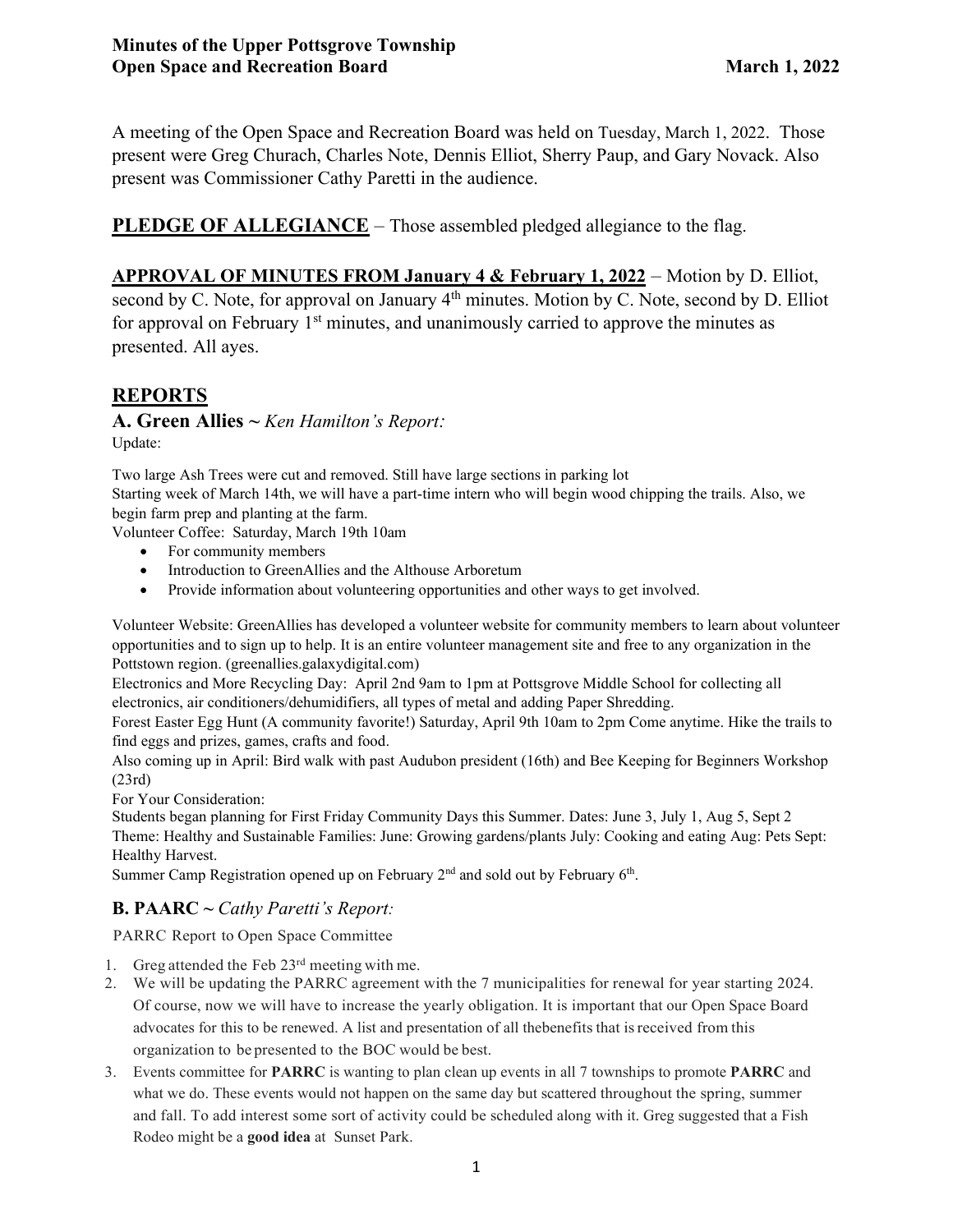4. Please send Tricia any "news and Pies" about our parks and open space to her so she can include it in newsletter or post on Facebook.

I am a board member of the Pottsgrove Recreation Board. This board provides recreation activities for Upper, Lower, and West Pottsgrove for adults and children. Some activities are adult volleyball and bowling, adult sewing classes, children swimming, summer playground and we have a community band that will be resuming practice and performances this year. The website is www.pottsgroverec.com and they also have a Facebook page.

C. **Inclusive Playground**  $\sim$  C. Note mentioned the 1<sup>st</sup> fundraiser was a success. They are in the process of bringing on a volunteer to assist with more fundraisers who has been doing it for many years, it's all she does and has a heart for it.

### **NEW BUSINESS**

- **A. Discuss use of PSD student volunteers (15 to 20) on May 17, from 12pm to 5pm:**  M. Reddick suggested using them at the playground, repaint park signposts and spread mulch. C. Note recommended cutting back on trails.
- B. **Discuss expanding archery hunt area:** D. Elliot would like to expand the area and add Mocharniuk Meadows (next to Hollenbach). The Open Space Board all agreed to add that area to the archery hunting area map.

### **OLD BUSINESS**

- **A. Status of Gilbertsville Road Trail Crossing:** S. Griffith stated she is waiting for Pete from LTL Consultants to gather a couple different price scenarios to approach the Board of Commissioners with.
- **B. Discuss Sure Catch Pond cleanup:** G. Churach recommends waiting till it gets nicer out. He asked M. Reddick to schedule the Public Works crew to start sometime in April.
- **C. Discuss report of conditions at Kulp Field:** Representatives of PPL & PBO were present and discussed conditions & responsibilities at the field. It was decided UPT owns the press box and dugouts and will perform structural repairs as required. Baseball groups will perform normal "wear and tear" maintenance on the fields and structures. G. Churach asked to be notified when their down there so he can check out what's in the shed and look into the electric. M. Reddick requested them to send the signed agreement for this year and then send over the markup copy of any changes for next year.

### **CHAIR REPORT** –

 Sussell Park was awarded PECO Green region grant of \$5500.00. Trees have been cut along Pine Ford Road for installation of powerlines for Kummerer. Started logging complaints of dead ash trees on UPT property for removal. Montgomery County has implemented website to disperse Pandemic Recovery Funds.

**BOARD COMMENTS** – D. Elliot made a comment on a good job on getting grant. G. Churach said we can thank Tricia from PARRC for working hard on getting the grant.

**PUBLIC COMMENTS** – Mark & Eric Clayton, president of Pottsgrove Future Falcons expressed their need for more football fields. They have about 350 children from K to  $6<sup>th</sup>$  grade